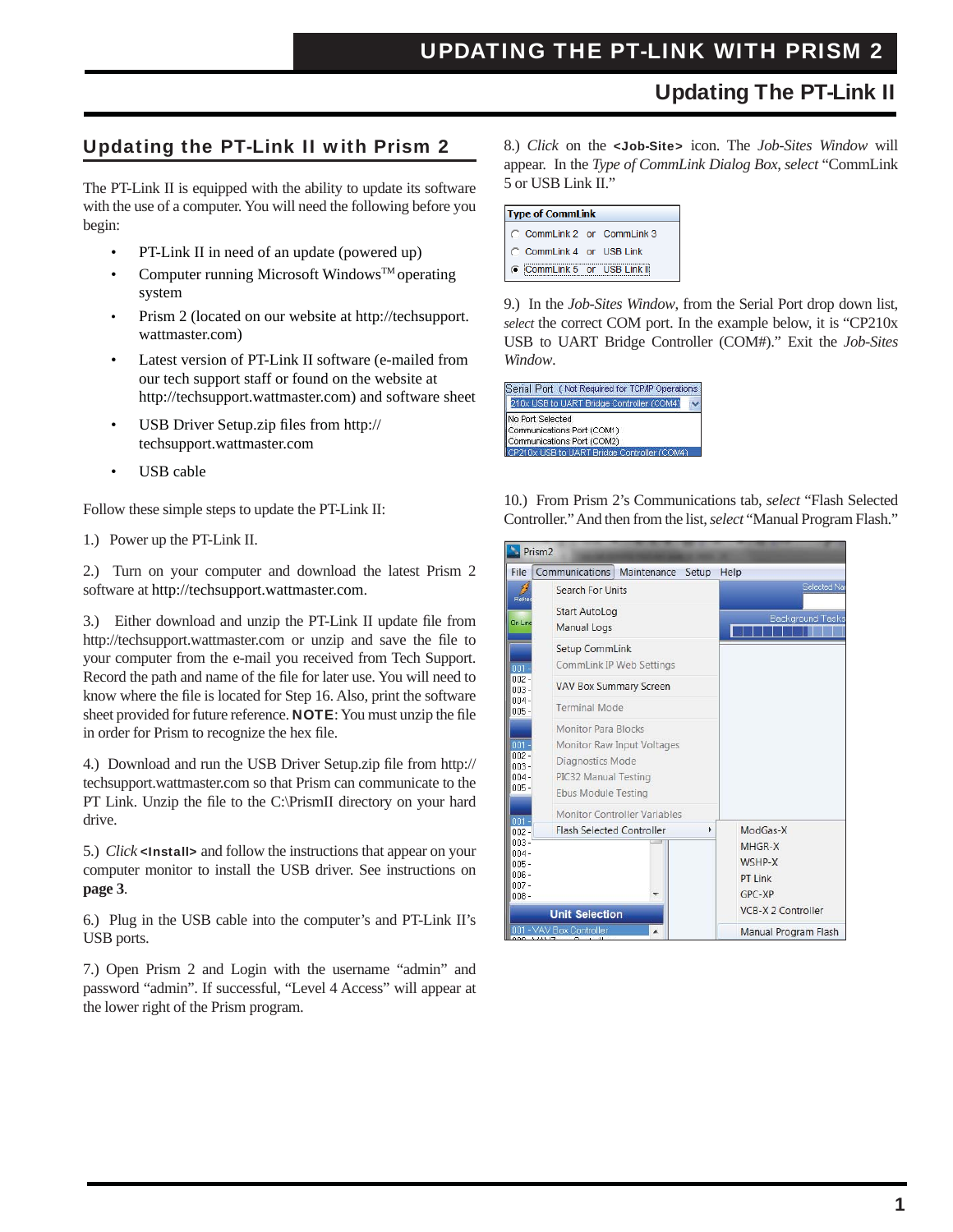# Updating The PT-Link II

11.) The *Flash Controller Window* will appear.

| T<br>Loop            | Program HEX                  | HEXFIa:        |                                                             |                      |                          |               | $^{\prime}$<br>$\pm 0.1$ | Finalge HEX              |
|----------------------|------------------------------|----------------|-------------------------------------------------------------|----------------------|--------------------------|---------------|--------------------------|--------------------------|
| $\mathbf{1}$<br>Unit | Program GFX                  | GFXFile:       |                                                             |                      |                          |               | $\times$<br>real.        | Finalize GFX             |
|                      | <b>Hoaram</b><br><b>FRUS</b> | <b>HEXFIEL</b> |                                                             |                      |                          |               | ×<br>$+ + + +$           | Send Reset               |
| Log Details          | Show Details                 |                | Check this box for 11 Byle Response Packet.                 |                      |                          |               |                          |                          |
|                      | Concel Flash                 |                | V Check to Activate Message Numbering<br><b>EBUS Module</b> |                      | Gottefa                  | Got Ebus Info |                          | <b>Roget Ebus</b>        |
|                      |                              |                | G MHGRModule                                                | Hardware (D.)        | $\overline{\phantom{a}}$ |               |                          | <b>Finalization Data</b> |
| HEXFile Progress     |                              |                | ModGes Modulo                                               | Herdware Version     | $\overline{\phantom{a}}$ |               | Int Flosh Longth         | $\mathbf{D}$             |
| O <sub>K</sub>       |                              |                | C Zone Master                                               | BootLoader D         |                          |               | Checksum:                | Ð                        |
| GPX File Progress    |                              |                | $\overline{\phantom{a}}$                                    | Boot Loader Version: |                          |               |                          |                          |
| <b>ON</b>            |                              |                | Cancel Ebus                                                 | Application ID:      |                          |               | Ext Flash Langth         | Ð                        |
| Ready                |                              |                |                                                             | Application Version: | e                        |               | Checksum:                | D                        |

12.) From the *Flash Controller Window*'s Connection tab, *select* "Direct". Keep the *Flash Controller Window* open.



13). In the *Flash Controller Window's* Loop and Unit fields, enter 0 for the Loop and 63 for the Unit, and then *press* <ENTER>.

|       | <b>Flash Contro</b> |
|-------|---------------------|
| Fxit  | Connectio           |
| Loop: | N                   |
| Unit: | 63                  |

14.) Cycle power to the PT-Link II and within 5 seconds, *click* the <Get Info> button in the *Flash Controller Window*. The PT-Link II information will now appear in the window under the <Get Info> button.

| Get Info                    |          |
|-----------------------------|----------|
| Hardware ID:                | YS102412 |
| Hardware Version:           | 1,3      |
| Boot Loader ID:             | Y201021  |
| Boot Loader Version:        | 10       |
| Application ID:             | \$\$1035 |
| <b>Application Version:</b> | 10       |

16.) In the HEX File field, enter the path and name of the HEX file you downloaded and/or copied to your hard drive. Use the Browse button (...) to the right of the field if you need help in locating the file.

|                         | Program HEX   HEX File: C:\PRISMII\SS1035_102.HEX |
|-------------------------|---------------------------------------------------|
| Program GFX   GFX File: |                                                   |

17.) Now, cycle power to the PT-Link II once again and within 5 seconds *click* on the <**Program HEX**> button (shown above).

| 8%             |             |
|----------------|-------------|
| Graphics [GFX] | Not Started |
| $0\%$          |             |

If successful, you should see the Progress Application HEX bar showing the progress percentage.

18.) When the bar shows 100% completed, verify the PT-Link II's software is running by observing the Timer LED blinking.

19.) Verify the PT-Link II's Application Version by once again cycling power to the PT-Link II and within 5 seconds *clicking* the <Get Info> button.

| Get Info             |          |                   | <b>Finalization Data</b> |
|----------------------|----------|-------------------|--------------------------|
| Hardware ID:         | YS102412 | Int Flash Length: | 14764                    |
| Hardware Version:    | 1.3      | Checksum:         | C0DB2638                 |
| Boot Loader ID:      | Y201021  | Ext Flash Length: | <b>FFFFFFFFF</b>         |
| Boot Loader Version: | 1.0      | Checksum:         | <b>FFFFFFFFF</b>         |
| Application ID:      | \$\$1035 |                   |                          |
| Application Version: | 1.0      |                   |                          |

15.) The Application ID should be SS1035 and the Application Version should match the software version you will be updating to.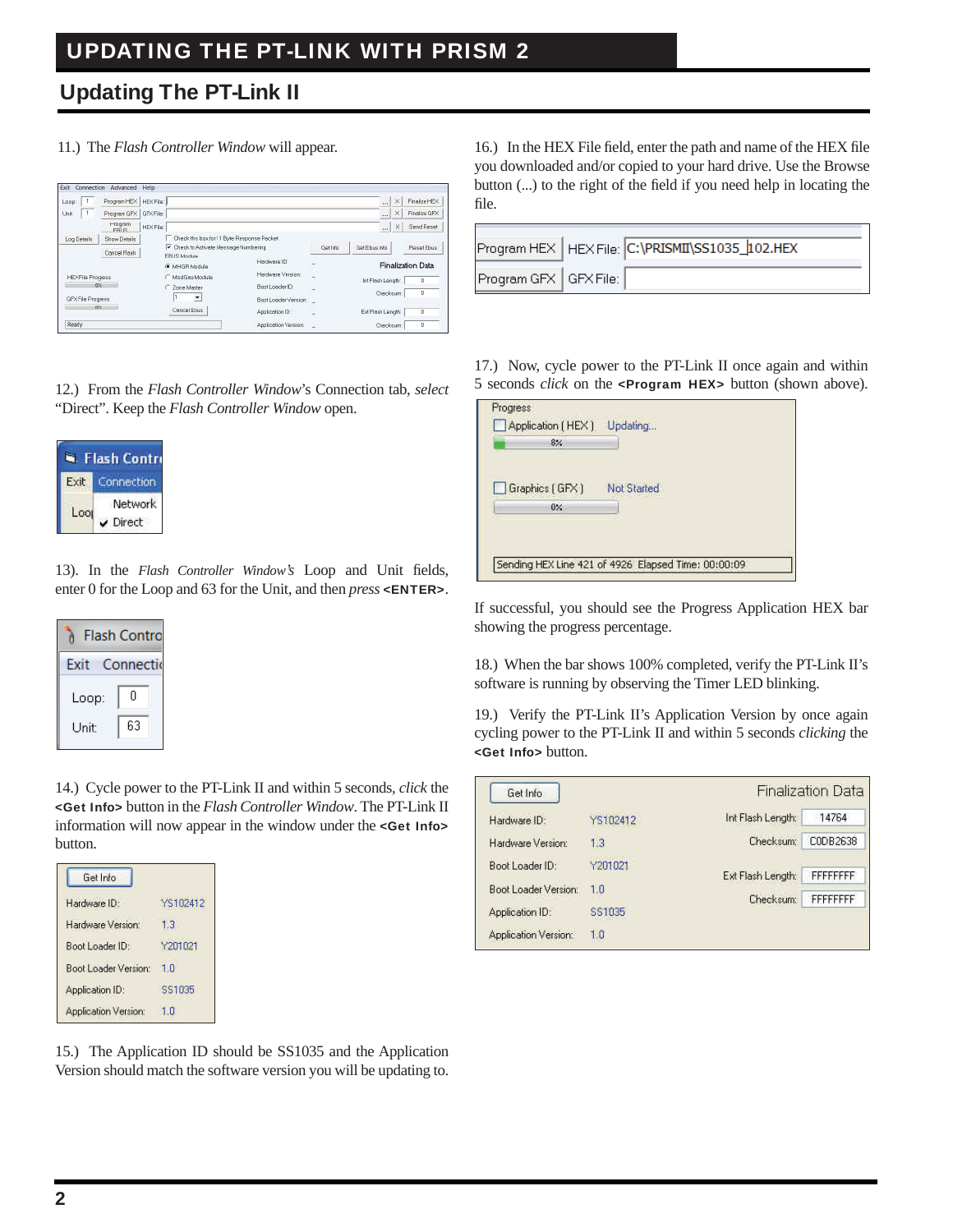### USB Driver Installation

#### USB Serial Converter and Serial Port Driver Installation

- 1. *Insert* the USB Driver CD-ROM into your CD-ROM drive or *download* the USB Driver software file from www.techsupport.wattmaster.com. If using the CD- ROM, go to **Step 7**. If downloading the file, double-click on the link "USB Driver Setup.zip file for installing USB drivers for all WattMaster Products".
- 2. *Click* <**Open>** when asked to save or open the file.
- 3. Extract and run (double-click) USB Driver Setup.exe.



4. Once you unzip the file, the *WattMaster USB Driver Installation Window* will appear. Cl*ick* <Install>. This will unzip the driver installation files to  $C:\Temp\$ Wattmaster USB Drivers.



- 5. *Click* your <Start> button and then *click*, <Computer>.
- 6. *Double-click* Local Disk (C:). Then *double-click* the Temp folder.

7. *Double-click* the WattMaster USB Drivers folder and then *double-click* the USBInstaller.exe program. Then *double-click* on the file USB Driver Setup.exe.

| ×<br>Name                     | Date modified      | Type        | Size     |
|-------------------------------|--------------------|-------------|----------|
| USB_FTDI_Setup.exe            | 11/19/2010 1:34 PM | Application | 1,688 KB |
| 457 USB_SiliconLabs_Setup.exe | 11/19/2010 1:35 PM | Application | 6,722 KB |
| USBInstaller.exe              | 12/20/2010 11:25   | Application | 720 KB   |

8. The following window will pop up:

| Begin Install                                                                                                                                                                                                                             |
|-------------------------------------------------------------------------------------------------------------------------------------------------------------------------------------------------------------------------------------------|
| Make sure the USB_FTDI_Setup.exe and the<br>USB SiliconLabs Setuplexe file are in the same directory as this<br>program and then select the Begin Install button to install the<br>USB drivers for all WattMaster Communications devices. |

- 9. *Click* <Begin Install> and the installation program will walk you through the rest of the steps. The program might prompt you to remove old USB drivers from your computer. *Click* <Yes> if so. Once installation is complete, you will need to reboot your computer to have the new settings take effect.
- 10. With successful USB driver installation, you can now connect your USB device.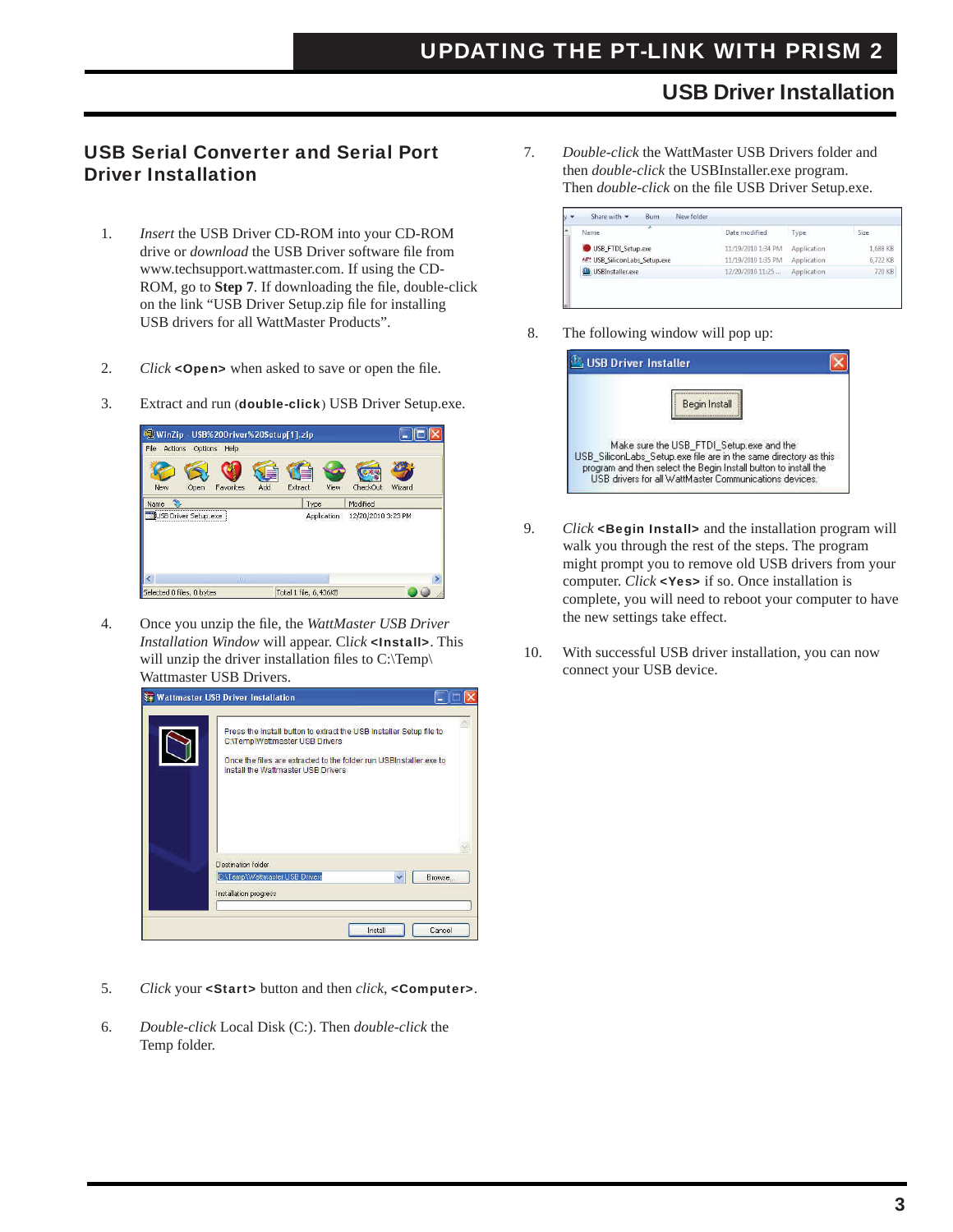# UPDATING THE PT-LINK WITH PRISM 2

## Finding the COM Port Number

### Finding What COM Port Number the CommLink or USB-Link is Using

1. *Left-click* on <Start>, located on the bottom left of the Windows Tool Bar.



2. *Select* <Control Panel>.



3. *Double-click* the System Icon.



4. *Click* the <Hardware> tab and then *click* the <Device Manager> button.



5. *Click* on the plus sign next to Ports to see all of the common ports.



- 6. *Locate* the USB Serial Port (COM#). The COM# in parentheses is the port it is located on. *Write* this COM port number down. You will need to know this when setting up the Prism software.
- 7. If the COM port number is 10 or greater, go to "Changing the USB COM Port Number" on **page 5**